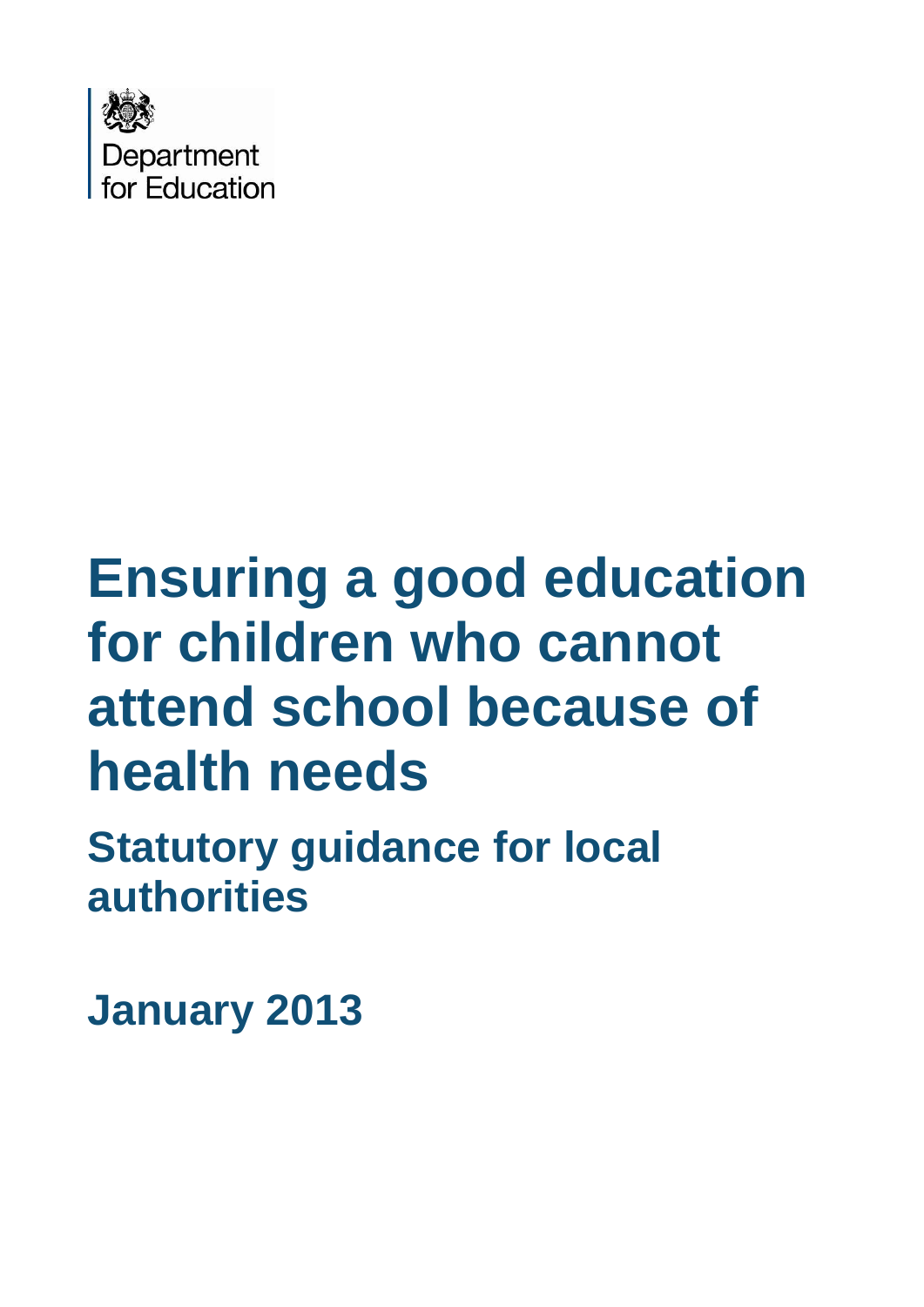# <span id="page-1-0"></span>**Contents**

| Contents                                         | 2              |
|--------------------------------------------------|----------------|
| Summary                                          | 3              |
| About this guidance                              | 3              |
| Review date                                      | 3              |
| What legislation does this guidance refer to?    | 3              |
| Who is this guidance for?                        | $\overline{4}$ |
| Key points                                       | $4 - 5$        |
| Role and responsibilities of the local authority | $6 - 10$       |
| Further sources of information                   | 10             |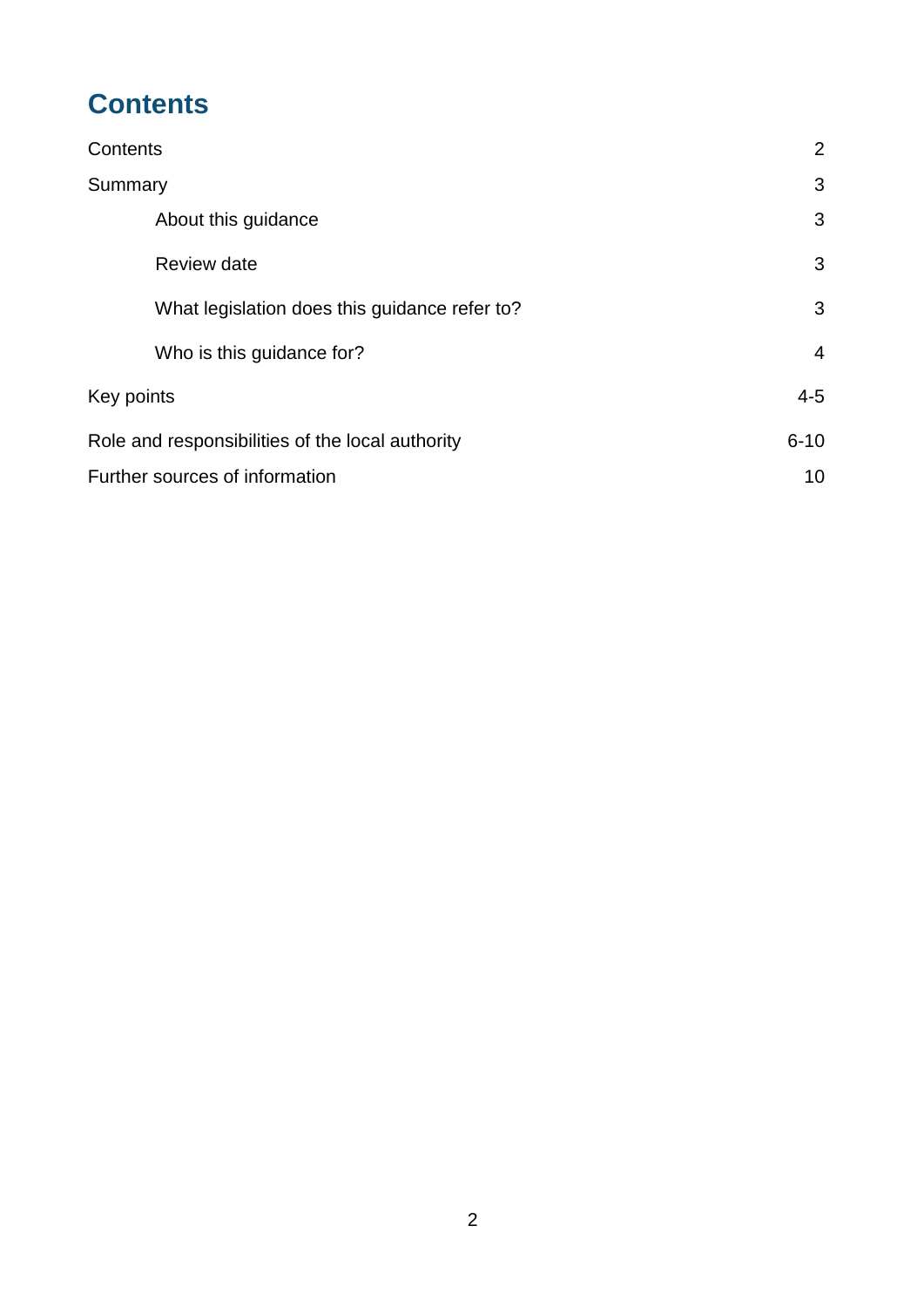# <span id="page-2-0"></span>**Summary**

## <span id="page-2-1"></span>**About this guidance**

<span id="page-2-2"></span>This is statutory guidance from the Department for Education. Local authorities (LAs) must have regard to it when carrying out their duty to arrange suitable full-time education (or parttime when appropriate for the child's needs) for children who are unable to attend a mainstream or special school because of their health. This duty applies to all children and young people who would normally attend mainstream schools, including Academies, Free Schools, independent schools and special schools, or where a child is not on the roll of a school. It applies equally whether a child cannot attend school at all or can only attend intermittently.

LAs are responsible for arranging suitable full-time education for permanently excluded pupils, and for other children who – because of illness or other reasons – would not receive suitable education without such provision. This means that where a child cannot attend school because of health problems, and would not otherwise receive a suitable full-time education, the LA is responsible for arranging provision and must have regard to this guidance.

There will be a wide range of circumstances where a child has a health need but will receive suitable education that meets their needs without the intervention of the LA – for example, where the child can still attend school with some support; where the school has made arrangements to deliver suitable education outside of school for the child; or where arrangements have been made for the child to be educated in a hospital by an on-site hospital school. We would not expect the LA to become involved in such arrangements unless it had reason to think that the education being provided to the child was not suitable or, while otherwise suitable, was not full-time or for the number of hours the child could benefit from without adversely affecting their health. This might be the case where, for example, the child can attend school but only intermittently.

This guidance replaces the previous guidance, *Access to Education for Children and Young People with Medical Needs* (2001). LAs should demonstrate that they have considered this statutory guidance and, if they do not follow it, have reasonable grounds for deciding not to do so.

Links to further guidance on a LA's duty under section 19 of the Education Act 1996 and guidance on support provided in-school can be found at the end of this guidance.

## **Review Date**

The guidance will be reviewed in September 2014.

## <span id="page-2-3"></span>**What Legislation Does This Guidance Refer To?**

- Section 19 of the Education Act 1996
- Equality Act 2010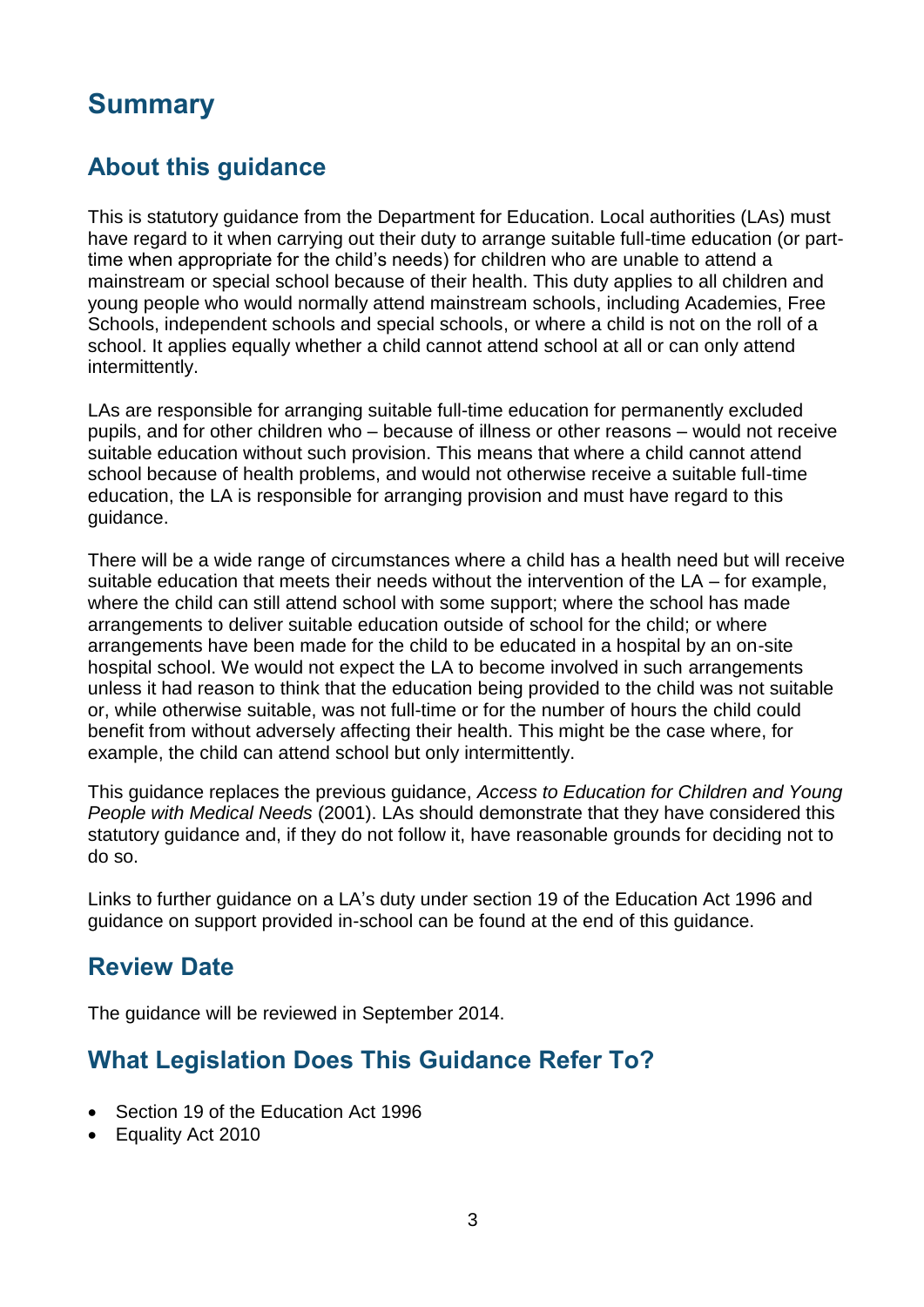# **Who is this guidance for?**

Local authorities, though it may also be of interest to all those supporting the educational attainment of a child with health needs, including all types of schools, providers of alternative provision, parents and providers of health services.

# <span id="page-3-0"></span>**Key points**

#### <span id="page-3-1"></span>**Local authorities must:**

• Arrange suitable<sup>1</sup> full-time<sup>2 3</sup> education (or as much education as the child's health condition allows) for children of compulsory school age who, because of illness, would otherwise not receive suitable education.

#### **Local authorities should:**

- Provide such education as soon as it is clear that the child will be away from school for 15 days or more, whether consecutive or cumulative. They should liaise with appropriate medical professionals to ensure minimal delay in arranging appropriate provision for the child.
- Ensure that the education children receive is of good quality (as defined in the *Alternative Provision* 2013 guidance), allows them to take appropriate qualifications, prevents them from slipping behind their peers in school and allows them to reintegrate successfully back into school as soon as possible.
- Address the needs of individual children in arranging provision. 'Hard and fast' rules are inappropriate: they may limit the offer of education to children with a given condition and prevent their access to the right level of educational support which they are well enough to receive. Strict rules that limit the offer of education a child receives may also breach statutory requirements.

#### **Local authorities should not:**

1

- Have processes or policies in place which prevent a child from getting the right type of provision and a good education. 4
- Withhold or reduce the provision, or type of provision, for a child because of how much it will cost (meeting the child's needs and providing a good education must be the determining factors).

 $1$  "suitable" means suitable to the child's age, aptitude, ability and any special educational needs that he or she may have.

<sup>2</sup> Unless the pupil's condition means that full-time provision would not be in his or her best interests.

 $3$  "Full-time education" is not defined in law but it should equate to what the pupil would normally have in school – for example, for pupils in Key Stage 4 full-time education in a school would usually be 25 hours a week.

<sup>&</sup>lt;sup>4</sup> For further guidance on providing a good education to pupils in alternative provision, see 'Alternative Provision: a guide for local authorities, head teachers and governing bodies of schools, pupil referral units and other providers of alternative provision'.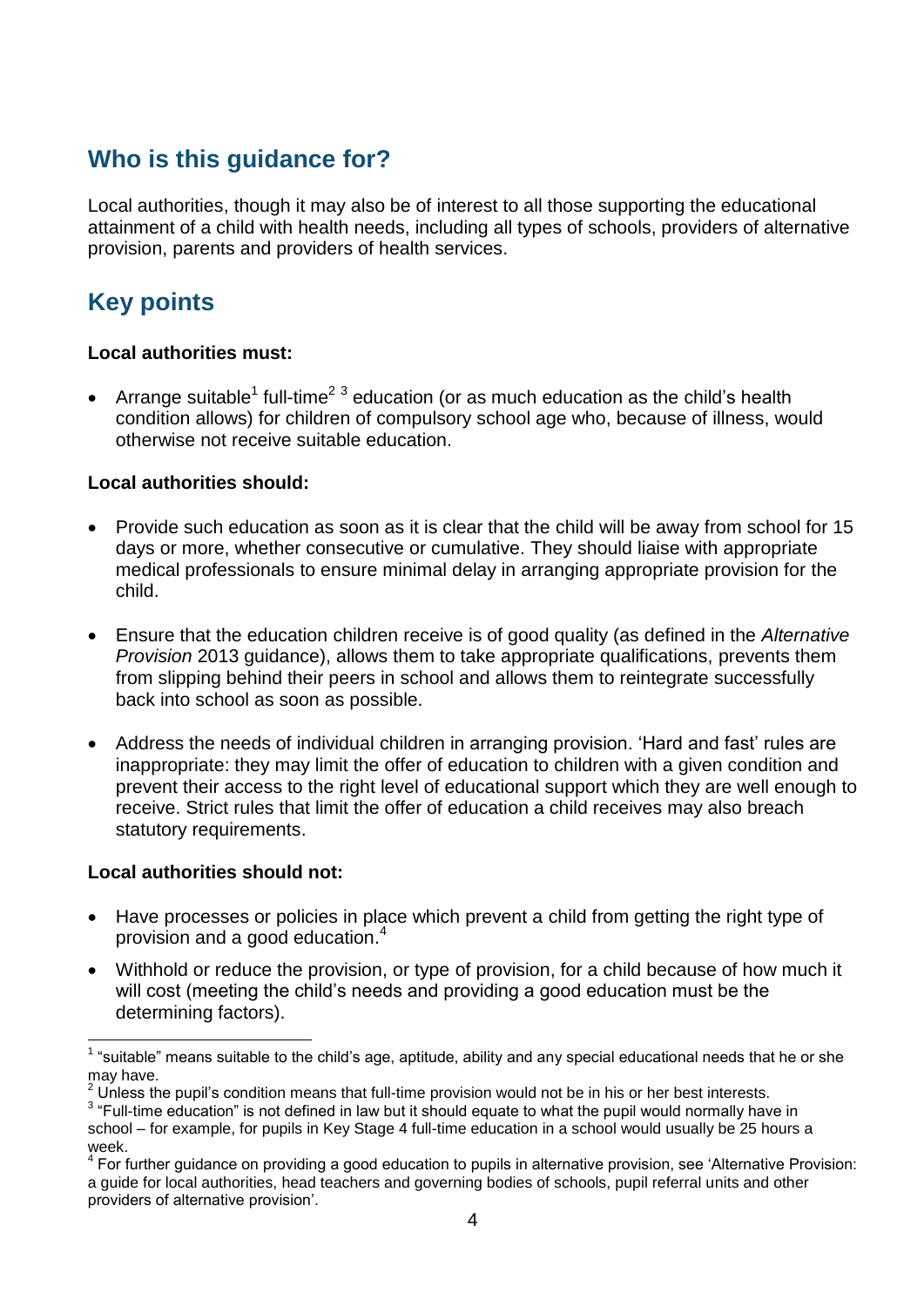- Have policies based upon the percentage of time a child is able to attend school rather than whether the child is receiving a suitable education during that attendance.
- Have lists of health conditions which dictate whether or not they will arrange education for children or inflexible policies which result in children going without suitable full-time education (or as much education as their health condition allows them to participate in).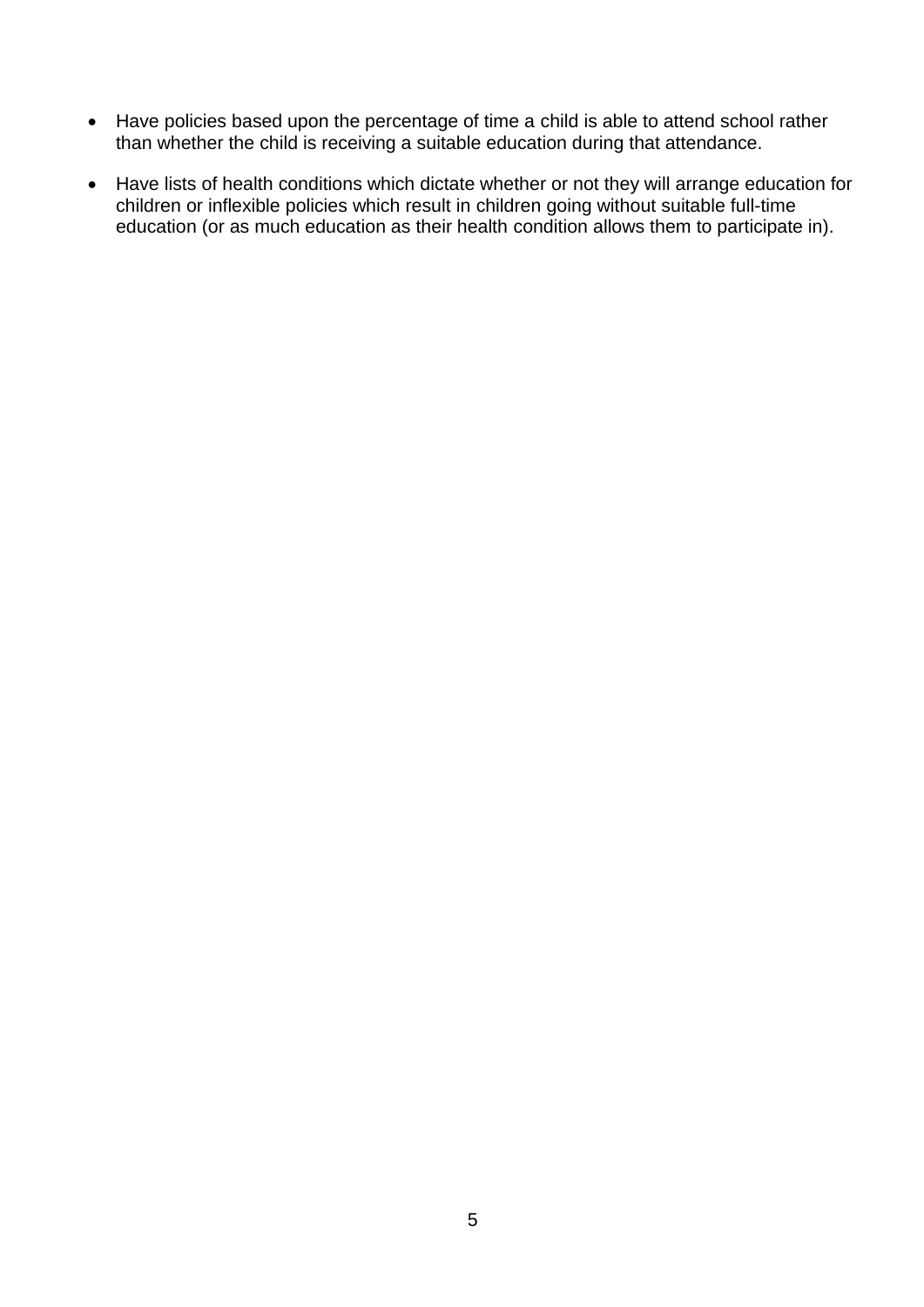# **Role and responsibilities of the local authority**

1. LAs are responsible<sup>5</sup> for arranging suitable<sup>6</sup> full-time<sup>7</sup> education for children of compulsory school age who, because of illness, would not receive suitable education without such provision. This applies whether or not the child is on the roll of a school and whatever the type of school they attend. It applies to children who are pupils in Academies, Free Schools, special schools and independent schools as well as those in maintained schools.

2. The law does not define full-time education but children with health needs should have provision which is equivalent to the education they would receive in school. If they receive one-to-one tuition, for example, the hours of face-to-face provision could be fewer as the provision is more concentrated.

3. Where full-time education would not be in the best interests of a particular child because of reasons relating to their physical or mental health, LAs should provide part-time education on a basis they consider to be in the child's best interests. Full and part-time education should still aim to achieve good academic attainment particularly in English, Maths and Science.

- 4. The LA should:
	- Have a named officer responsible for the education of children with additional health needs, and parents should know who that person is.
	- **Have a written, publicly accessible policy statement on their arrangements to comply** with their legal duty towards children with additional health needs. The policy should make links with related services in the area - for example, Special Educational Needs and Disability Services (SEND), Child and Adolescent Mental Health Services (CAMHS), Education Welfare/Attendance Improvement Services, educational psychologists, and, where relevant, school nurses.
	- Review the provision offered regularly to ensure that it continues to be appropriate for the child and that it is providing suitable education.
	- **Have clear policies on the provision of education for children and young people under** and over compulsory school age.

#### **Ensuring children have a good education**

5. Every child should have the best possible start in life through a high quality education, which allows them to achieve their full potential. A child who has health needs should have the same opportunities as their peer group, including a broad and balanced curriculum. As far as possible, children with health needs and who are unable to attend school should receive the same range and quality of education as they would have experienced at their home school.

6. Children unable to attend school because of health needs should be able to access suitable and flexible education appropriate to their needs. The nature of the provision must be responsive to the demands of what may be a changing health status.

 5 Section 19 of the Education Act 1996, as amended by section 3 of the Children Schools and Families Act 2010 <sup>6</sup> "suitable" means suitable to the child's age, aptitude, ability and any special educational needs that he or she may have.

Unless the local authority considers that a pupil's condition means that full-time provision would not be in his or her best interests.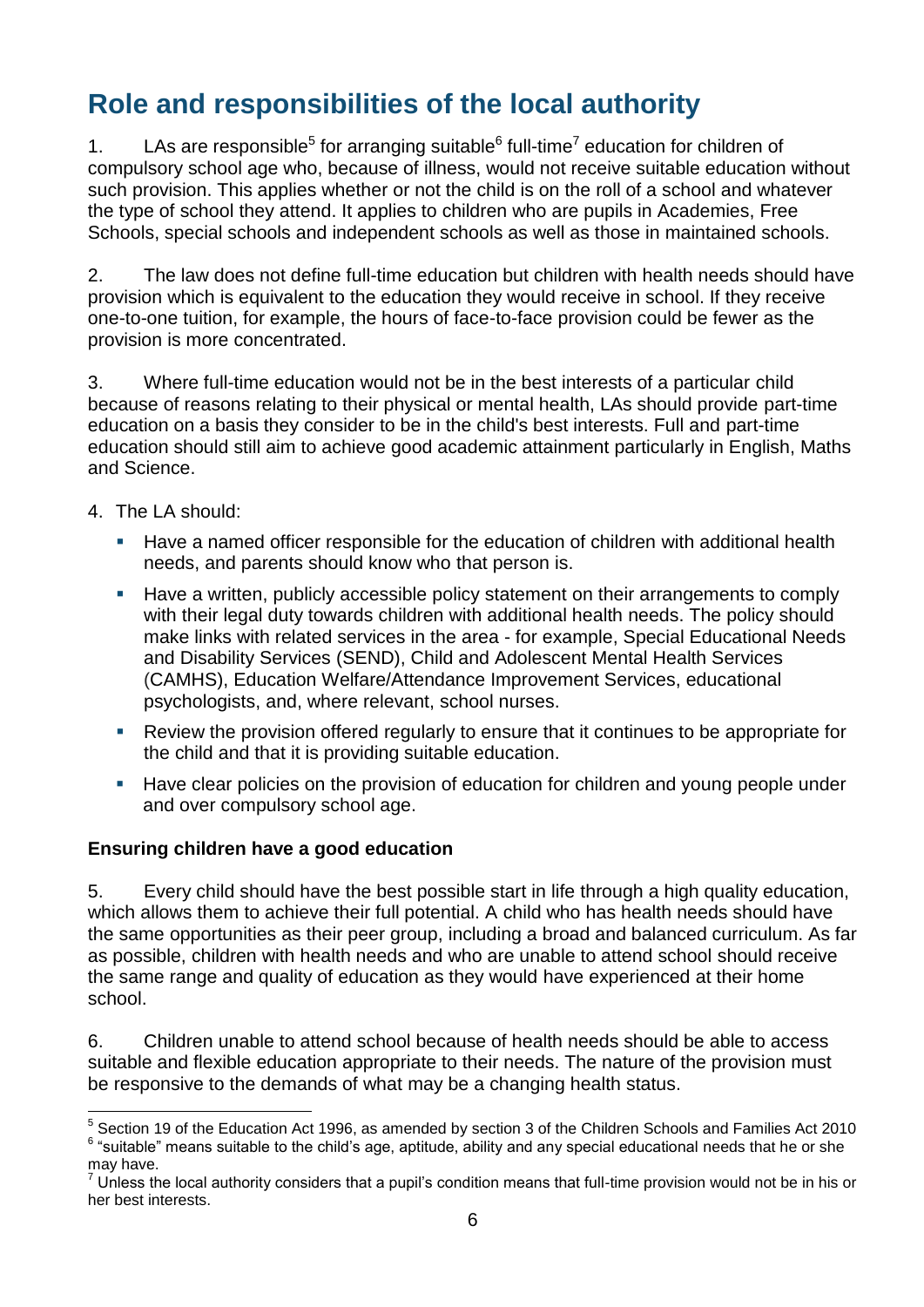7. The use of electronic media – such as 'virtual classrooms', learning platforms and so on – can provide access to a broader curriculum, but this should generally be used to complement face-to-face education, rather than as sole provision (though in some cases, the child's health needs may make it advisable to use only virtual education for a time).

8. LAs should maintain good links with all schools in their area and put in place systems to promote co-operation between them when children cannot attend school because of ill health. Schools can do a lot to support the education of children with health needs and the sharing of information between schools, health services and LAs is important. Schools can also play a big part in making sure that the provision offered to the child is as effective as possible and that the child can be reintegrated back into school successfully. Parents also have a vital role to play, and LAs should encourage schools to have a publicly accessible policy that sets out how schools will support children with health needs; it is also helpful if schools have a named person who can be contacted by the LA and by parents.

9. LAs should ensure that teachers who provide education for children with health needs receive suitable training and support and are kept aware of curriculum developments. They should also be given suitable information relating to a child's health condition, and the possible effect the condition and/or medication taken has on the child.

10. Some complex and/or long-term health issues may be considered disabilities under equality legislation. This legislation provides that LAs must not discriminate against disabled children and are under a duty to eliminate discrimination, foster equality of opportunity for disabled children and foster good relations between disabled and non-disabled children. LAs should make reasonable adjustments to alleviate disadvantage faced by disabled children, and plan to increase disabled children's access to Pupil Referral Unit (PRU) premises and their curriculum.

#### **Identification and intervention**

11. Where they have identified that alternative provision is required, LAs should ensure that it is arranged as quickly as possible and that it appropriately meets the needs of the child. In order to better understand the needs of the child, and therefore choose the most appropriate provision, LAs should work closely with medical professionals and the child's family, and consider the medical evidence. LAs should make every effort to minimise the disruption to a child's education. For example, where specific medical evidence, such as that provided by a medical consultant, is not quickly available, LAs should consider liaising with other medical professionals, such as the child's GP, and consider looking at other evidence to ensure minimal delay in arranging appropriate provision for the child.

12. Once parents have provided evidence from a consultant, LAs should not unnecessarily demand continuing evidence from the consultant without good reason, even where a child has long-term health problems. Evidence of the continuing additional health issues from the child's GP should usually be sufficient. In cases where a LA believes that a consultant's on-going opinion is absolutely necessary, they should give parents sufficient time to contact the consultant to obtain the evidence.

13. The law does not specify the point during a child's illness when it becomes the LA's responsibility to secure for the child suitable full-time education. Schools would usually provide support to children who are absent from school because of illness for a shorter period, for example when experiencing chicken pox or influenza. In some cases, where a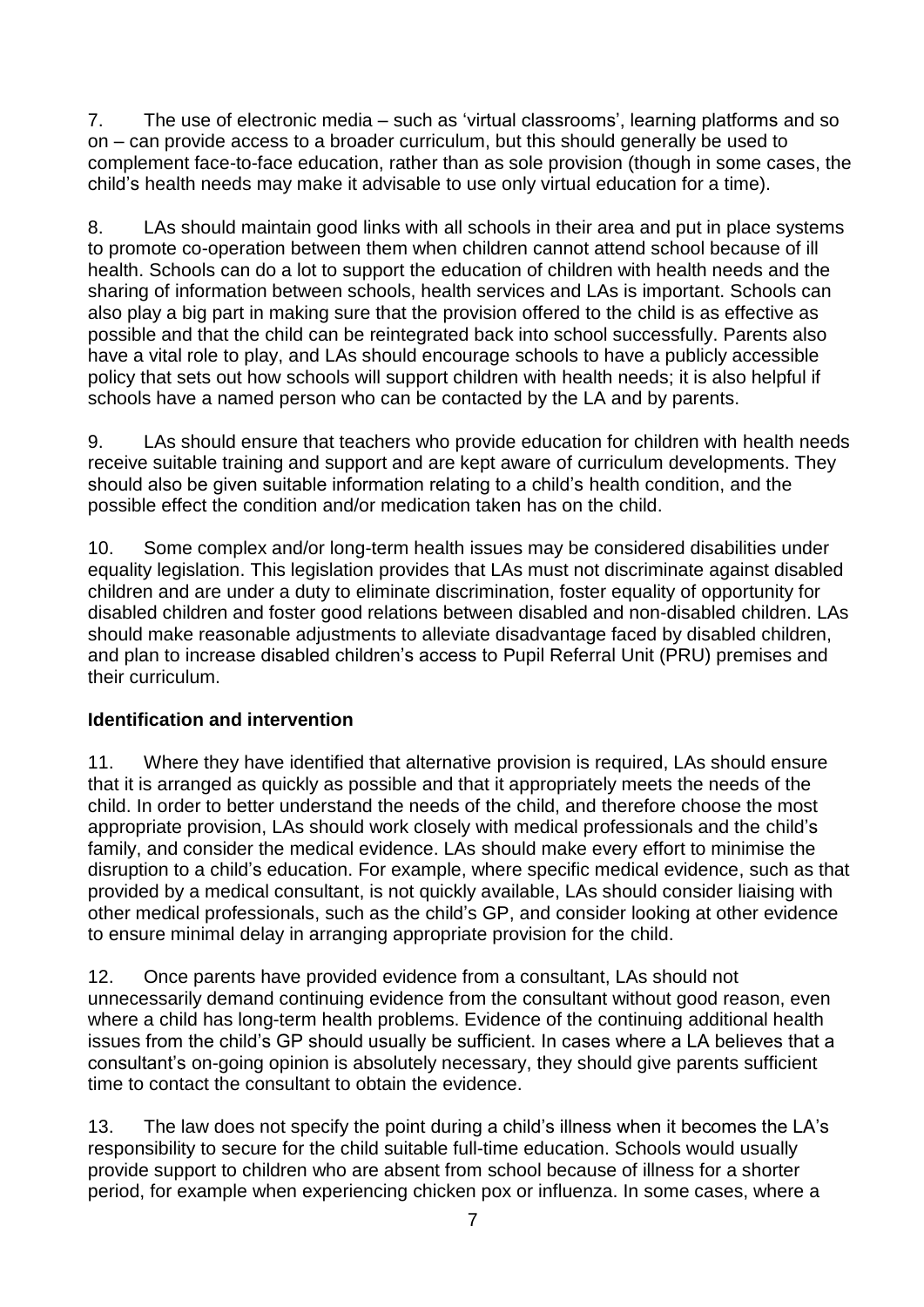child is hospitalised, the hospital may provide education for the child within the hospital and the LA would not need to arrange any additional education, provided it is satisfied that the child is receiving suitable education. More generally, LAs should be ready to take responsibility for any child whose illness will prevent them from attending school for 15 or more school days, either in one absence or over the course of a school year, and where suitable education is not otherwise being arranged.

14. There is no absolute legal deadline by which LAs must have started to provide education for children with additional health needs (unlike for excluded children, where provision must begin by the sixth day of the exclusion). LAs should, however, arrange provision as soon as it is clear that an absence will last more than 15 days and it should do so at the latest by the sixth day of the absence, aiming to do so by the first day of absence. Where an absence is planned, for example for a stay or recurrent stays in hospital, LAs should make arrangements in advance to allow provision to begin from day one.

15. With planned hospital admissions, LAs should give the teacher who will be teaching the child as much forewarning as possible, including the likely admission date and expected length of stay. This allows them to liaise with the child's school and, where applicable, with the LA about the programme to be followed while the child is in hospital. LAs should set up a personal education plan, which should ensure that the child's school, the LA and the hospital school or other provider can work together.

16. LAs should have regard to any medical advice given by the hospital when they discharge a child, as to how much education will be appropriate for them after discharge, when they might be ready to return to school and whether they should initially return to school on a part-time basis only. LAs should work with schools to complement the education a child receives if they cannot attend school full-time but are well enough to have education in other ways.

#### **Long-term medical conditions – provision at home or hospital**

17. Where children have complex or long-term health issues, the pattern of illness can be unpredictable. LAs should discuss the child's needs and how these may best be met with the school, the relevant clinician and the parents, and where appropriate with the child. That may be through individual support or by them remaining at school and being supported back into school after each absence. How long the child is likely to be out of school will be important in deciding this. LAs should make provision available as soon as the child is able to benefit from it.

18. Where a child has been in hospital for a longer period and returns home, if appropriate, the LA should aim to provide education at home or otherwise as quickly as possible. The child's education may well have been disrupted by their time in hospital, so further discontinuity should be avoided if at all possible.

#### **Working together – with parents, children, health services and schools**

19. The LA and/or the provider delivering the education should consult parents before teaching begins. Parents have an important role to play, whether their child is at home or in hospital. Parents and carers can provide useful information that can inform the teaching approach. In the case of a looked after child, the LA is responsible for safeguarding the child's welfare and education. Both the LA and primary carers (foster carers or residential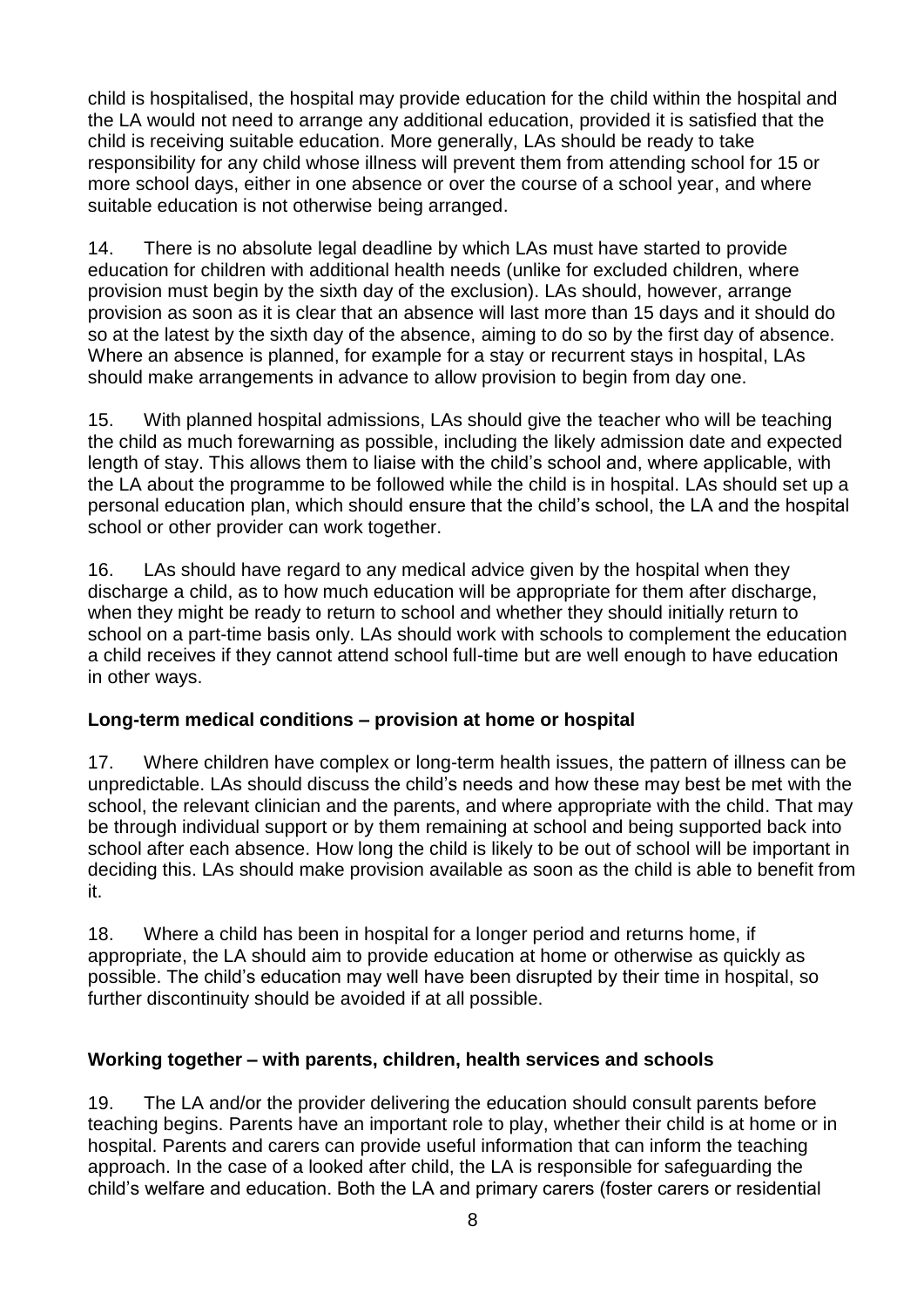social workers) would fulfil the parental role here and should be engaged. Children should also be involved in decisions from the start, with the ways in which they are engaged reflecting their age and maturity. This will help ensure that the right provision is offered and encourage the child's commitment to it.

20. In all cases, effective collaboration between all relevant services (LAs, CAMHS, NHS, schools and, where relevant, school nurses) is essential to delivering effective education for children with additional health needs. Service level agreements and/or multi-agency forums may aid this process. This applies whether the child is in hospital or at home. When a child is in hospital, liaison between hospital teaching staff, the LA's alternative provision/home tuition service and the child's school can ensure continuity of provision and consistency of curriculum. It can ensure that the school can make information available about the curriculum and work the child may miss, helping the child to keep up, rather than having to catch up.

21. Local authorities should be aware that under the Education (Pupil Registration) England Regulations 2006<sup>8</sup>, a school can only remove a pupil who is unable to attend school because of additional health needs where:

- a) the pupil has been certified by the school medical officer as unlikely to be in a fit state of health to attend school, before ceasing to be of compulsory school age, and;
- b) neither the pupil nor their parent has indicated to the school the intention to continue to attend the school, after ceasing to be of compulsory school age.

22. A child unable to attend school because of health needs must not, therefore, be removed from the school register without parental consent and certification from the school medical officer, even if the LA has become responsible for the child's education. Continuity is important for children and knowing that they can return to their familiar surroundings and school friends can help their recovery and their educational progress.

#### **Reintegration**

23. When reintegration<sup>9</sup> into school is anticipated, LAs should work with the school (and hospital school, PRU/home tuition services if appropriate) to plan for consistent provision during and after the period of education outside school. As far as possible, the child should be able to access the curriculum and materials that he or she would have used in school. The LA should work with schools to ensure that children can successfully remain in touch with their school while they are away. This could be through school newsletters, emails, invitations to school events or internet links to lessons from their school.

24. LAs should work with schools to set up an individually tailored reintegration plan for each child. This may have to include extra support to help fill any gaps arising from the child's absence. It may be appropriate to involve the school nurse at this stage as they may be able to offer valuable advice. The school nurse will also want to be aware that the child is returning to school, so that they can be prepared to offer any appropriate support. Under

<sup>1</sup>  $8$  Regulation 8 of the Education (Pupil Registration) (England) Regulations 2006 sets out the circumstances in which a pupil can be deleted from a school's admission register.

 $9$  Full guidance on reintegration is set out in the Alternative Provision guidance.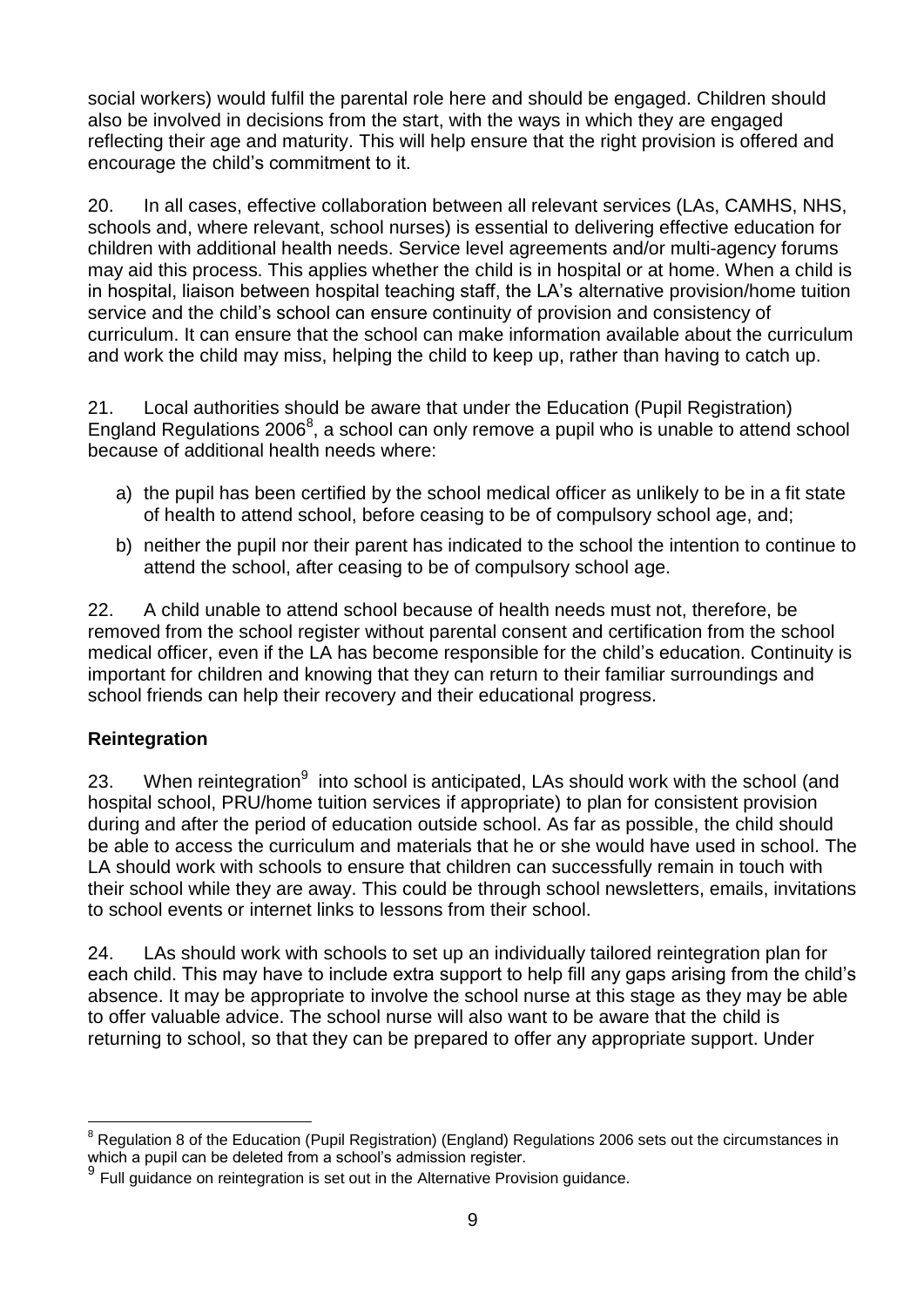equalities legislation<sup>10</sup> schools must consider whether they need to make any reasonable adjustments to provide suitable access for the child.

25. Where the absence is likely to be lengthy, the reintegration plan may only take shape nearer to the likely date of return, to avoid putting unsuitable pressure on an ill child in the early stages of their absence. While most children will want to return to their previous school routine at once, some will need gradual reintegration over a longer period.

#### **Public examinations**

26. Efficient and effective liaison is important when children with health needs are approaching public examinations. The hospital school, PRU or home tuition teachers should be able to arrange a suitable focus on the child's education at this stage in order to minimise the impact of the time lost while the child is unable to attend school.

27. Awarding bodies will make special arrangements for children with permanent or longterm disabilities or learning difficulties, and with temporary disabilities, illness and indispositions, when they are taking public examinations. The LA (or the school where applicable) should submit applications for special arrangements to awarding bodies as early as possible. Those providing education to a child out of school should provide advice and information to the school to assist it with such applications.

#### **Provision for siblings**

28. When treatment of a child's condition means that his or her family have to move nearer to a hospital, and there is a sibling of compulsory school age, the local authority into whose area the family has moved should seek to ensure that the sibling is offered a place, where provision is available, for example, in a local mainstream school or other appropriate setting.

## <span id="page-9-0"></span>**Further sources of information**

'Alternative Provision: A guide for local authorities, head teachers and governing bodies of schools, pupil referral units and other providers of alternative provision':

<http://www.education.gov.uk/aboutdfe/statutory/g00211923/alternative-provision>

'Advice to schools on attendance':

<http://www.education.gov.uk/schools/pupilsupport/behaviour/attendance>

<sup>1</sup> <sup>10</sup> Equality Act 2010